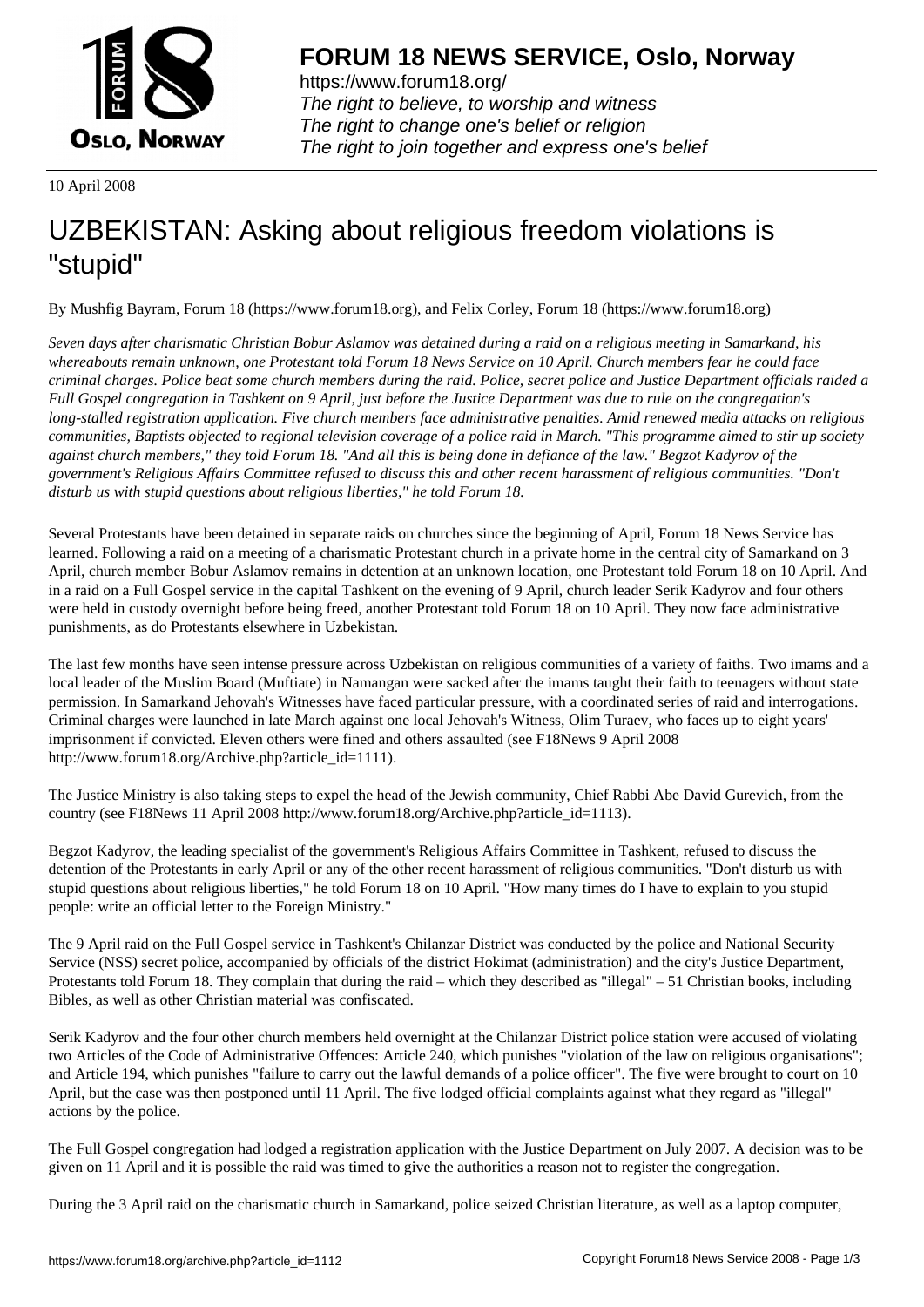Church members initially believed that officials wanted to prosecute Aslamov under Articles 240 and 241 ("failing to observe the correct procedure for teaching religious beliefs") of the Code of Administrative Offences. However, one Protestant told Forum 18 that they are now afraid that the police might open a criminal case against him.

but one – Aslamov - were some soon freed. His case was then handed over the secret police. His case was the sec

Nosir Berdiev, the head of Samarkand city Religious Affairs Department, told Forum 18 on 10 April that he was not aware of the 3 April raid and the detention of Aslamov. He took down Aslamov's name.

However, asked about why official pressure is mounting on religious communities in the city, given the recent raids on Protestants and Jehovah's Witnesses, Berdiev responded that he did not know of any pressure. "We don't have any pressure on the religious communities here in Samarkand," he claimed.

Elsewhere, two members of the small Council of Churches Baptist congregation in Mubarek in the southern Kashkadarya Region, Vladimir Khanyukov and Said Tursunov, were summoned to face an administrative court on 8 April, Protestant sources who preferred not to be identified told Forum 18. The summons followed a raid on the church on 16 March and the two are facing punishment under Article 240 and Article 241 of the Code of Administrative Offences. However, in an unexpected move, the judge decided after reviewing the documentation to send the cases back to the police for further investigation.

Council of Baptists congregations refuse on principle to register with the authorities, insisting that registration leads to unwarranted state interference in their activity. This leaves them vulnerable to harassment by the authorities. Uzbek law – in defiance of the country's international human rights commitments – bans all unregistered religious activity.

At 10 o'clock in the morning on 16 March, a group of six police officers arrived to break up the Mubarek church's Sunday morning service. Leading the raid was the deputy head of the local police A. Saidov, church members told Forum 18. Accompanying the police was the chair of the local mahalla (neighbourhood) committee, R. Gaipov.

"Without any warning and without identifying themselves and without presenting any documents, they started to film," church members complained. After they insisted, the seven intruders identified themselves. When church members asked them not to interrupt the service, the six police officers withdrew, leaving only the cameraman, Yu. Salomov. They say he stayed to film the entire service, against the wishes of church members.

After the service, church members found the police waiting in the yard with two official witnesses and a man in civilian clothes who said he was from the Prosecutor's Office, but would not show any identity card.

Church members say the police went back into the house and began questioning the children about how often the come to church. They also confiscated six Bibles, 35 copies of the New Testament in Uzbek and Russian, as well as other books, magazines and audio-cassettes. They say police drew up an official record of the confiscated material but would not give them a copy. A camera crew then arrived from the regional television station and filmed the yard and inside the house where the church meets. They also tried to interview church members. Five hours after they arrived, the police, other officials and the television crew left.

Church members complained that a hostile television programme using footage filmed them during the raid was shown on regional television on 23 March.

"It maintained that they had found banned literature, cassettes and discs with the believers and that parents were banning their children from watching television, using computers and forced them to go to services, thus depriving their children of a normal happy childhood," they told Forum 18 on 5 April. "The believers were also accused of conducting propaganda of their faith among the population. This programme aimed to stir up society against church members. And all this is being done in defiance of the law."

Church members point out that Uzbekistan's Constitution and international human rights conventions ban incitement to religious hatred and guarantee the right to practice a faith freely. They call for prayers and support so that not only they but all churches in Uzbekistan would be able to hold services, educate their children in their faith and preach their faith to others without obstruction. They also demanded the return of the confiscated literature.

Khanyukov was also singled out for criticism in an anonymous article published on 29 March in the local Russian-language paper Novosti Kashkadari. It complained that he had "launched widescale propaganda activity". "This is confirmed not only by the composition of those joining the praying – which include children – but the presence of an extensive library of printed, audio and video materials on a religious theme." It said 9,606 items had been removed from this "illegal" library. It said the church failed to abide by the law requiring religious communities to register and that the law-enforcement agencies and the court would be dealing with Kanyukhov.

In an earlier case, Eduard Kim, a member of a Council of Churches Baptist congregation in Fergana [Farghona], failed in his attempt